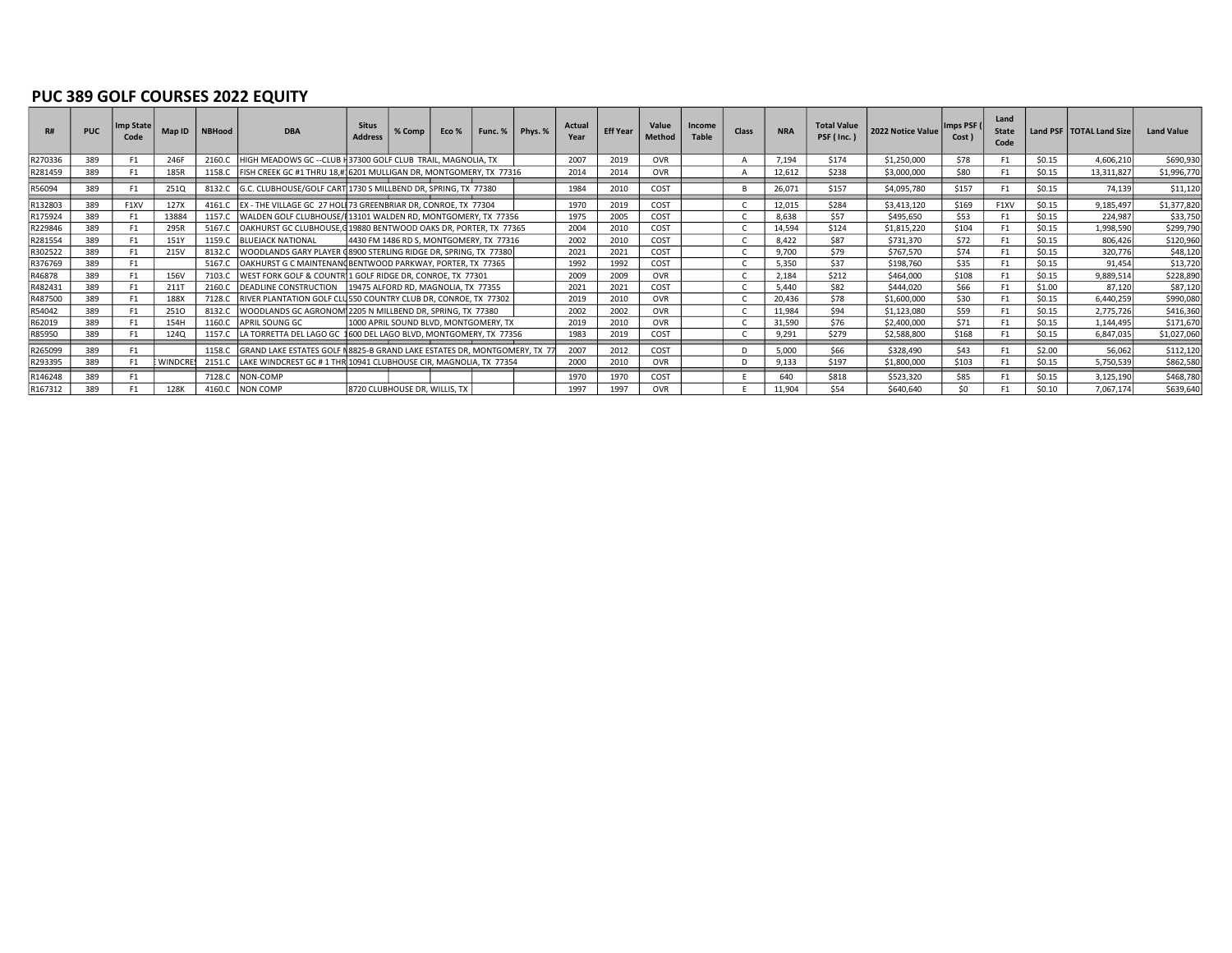## MONTGOMERY CENTRAL APPRAISAL DISTRICT

## GOLF COURSES (PUC 389) CLASSIFICATION GUIDELINES

## PRIMARY VALUATION METHOD: COST

Properties are also valued with a market value percentage adjustment.

**Golf Courses:** Golf courses consist of a clubhouse or pro shop, a warehouse or barn for golf carts, and lawn equipment and a few other golf amenities. Golf holes range from 9 holes to as many as 36.

Semi-private and public golf courses will both be classed under (PUC 389) and are grouped together for equity purposes. While Private Golf courses will be under the (PUC 387) for Country Club.

Cost to build golf holes is based on type of climate, terrain and natural vegetation, size and layout, amount and quality of irrigation systems and overall quality.

Cost Approach Method: Valued based on Marshall & Swift information.

**Clubhouse:** Contains, the pro shop, where golfers check in and pay, and usually includes some food and drink service. Larger clubhouses might also contain a meeting room, bar or lounge, showers and lockers for golfers. Clubhouse in Montgomery County ranging in size from 2,000 sqft to 40,000 sqft. While the average size being around 14,000 sqft.

### **Class A Golf Courses**

Class "A" golf courses consist of a clubhouse or pro shop that is of high quality and other amenities that are expected from a high fee public course such as (bar or lounge, meeting rooms, lockers, and showers). The site for the golf holes are typically a large amount of acreage and or is of a high cost based on the amount of work needed for landscaping, bunkers, and water. Also design by a competent architect or a famous designer.







*This document was prepared for use by the Montgomery Central Appraisal District only. MCAD does not guarantee or warrant the accuracy of the document/data. THERE IS NO WARRANTY OF ANY KIND, EXPRESSED OR IMPLIED, AND SPECIFICALLY THERE IS NO WARRANTY OF MERCHANTABILITY OR OF FITNESS.*

4/18/2022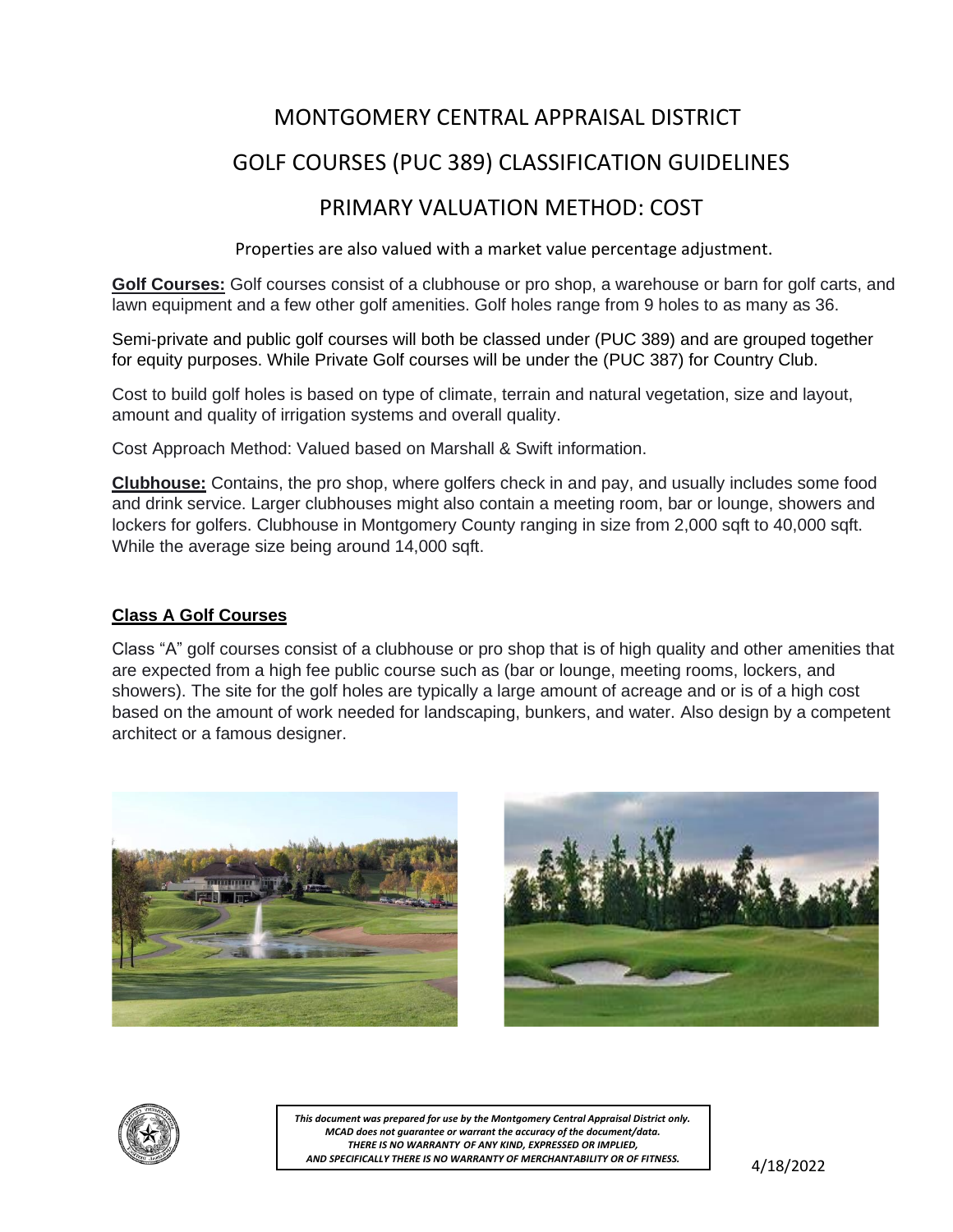#### **Class B Golf Courses**

Class "B" golf courses consist of a clubhouse or pro shop that is of a above average quality and other amenities that are expected from a medium fee public course such as (bar or lounge, meeting rooms, lockers, and showers). The site for the golf holes are typically a large to medium amount of acreage and or is of an above average cost based on the amount of work needed for landscaping, bunkers, and water. Class "B" could also be design by a competent architect or a famous designer.





### **Class C Golf Courses:**

Class "C" Golf Courses consist of a clubhouse or pro shop that is of an average quality and other amenities that are expected from a low fee public course such as (bar or lounge, meeting rooms, lockers, and showers). The site for the golf holes are typically of an average amount of acreage and or is of an average cost based on the amount of work needed for landscaping, bunkers, and water.







*This document was prepared for use by the Montgomery Central Appraisal District only. MCAD does not guarantee or warrant the accuracy of the document/data. THERE IS NO WARRANTY OF ANY KIND, EXPRESSED OR IMPLIED, AND SPECIFICALLY THERE IS NO WARRANTY OF MERCHANTABILITY OR OF FITNESS.*